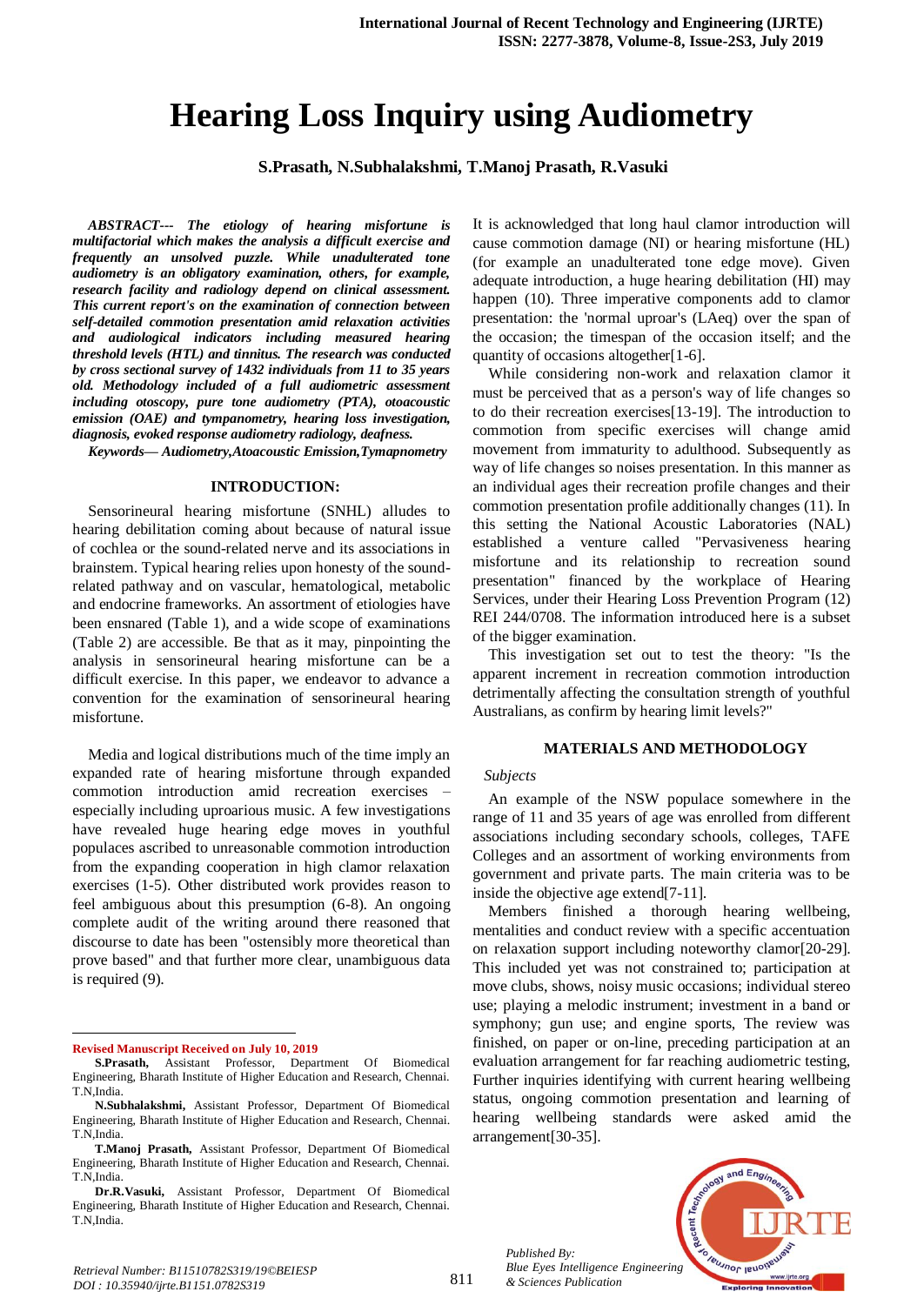An all out number of  $1432(m = 42\% \text{ f} = 58\%)$  people gave satisfactory data to have the capacity to add to this investigation. The full subtleties of the limits of this gathering were distributed beforehand (13). No individual motivations were offered, however a humble gift for every member was settled on to the philanthropy of decision of each taking an interest association[36-45]. Associations were enlisted from a different scope of zones including city, more prominent metropolitan and rustic areas trying to incorporate investment from a wide scope of financial and statistic foundations.

### *Audiometric testing*

Audiometric testing was carried out on-location. The audiometric test conditions met the requirements of international standards for measuring to a minimum 0 dB HTL with an uncertainty of  $+5$  dB (14). This was managed by choosing quietest, appropriate available location at the test site and by use insert earphones covered by a noise excluding headset (15) thus ensuring that the strict requirements for maximum permissible ambient sound pressure levels as stipulated by ISO 8253-1 (14) were met. Ambient noise conditions were sampled throughout the test session and any results obtained during non-complaint conditions were excluded from the analysis.

Audiometric tests included air-conduction audiometry (500, 1000, 2000, 4000, 6000 & 8000 Hz) and boneconduction audiometry (500, 1000, 2000, 4000 Hz) if airconduction thresholds were worse than 15 dB (masked required). Prior to audiometric testing an otoscopic examination was undertaken to exclude occluded ear canals or any other irregularity. All tests were carried out by appropriately qualified, professional audiologists. A comprehensive description of all audiometric tests carried out and detailed hearing threshold levels determined, are presented in detail in a specific report on this aspect of the study (12).

Both distortion product (DPOAE) and transient evoked (TEOAE) were measured. For DPOAE amplitude (two protocols) and signal-to-noise ratio (SNR) parameters were measured in the range 1.5-4 kHz, and for TEOAE reproducibility, amplitude and SNR were measure from 1 – 4 kHz.

# *Estimation of life-time noise exposure*

NAL has investigated noise exposure over many years and has developed specific research tools to gather information on the historic noise exposure of individuals and groups (16). These measures provide data used to estimate cumulative life time noise exposure, by extending the techniques described in International Standard ISO 1999 for calculating the daily A-weighted sound exposure, EA, 8h (10). The ISO technique is extended by summing multiple exposures, from multiple sources over an extended period. This includes all significant exposures over a life time. Cumulative noise exposure is presented in the units of Pascal provides the value hours (Pa2h) rather than Pascal squared seconds (Pa2s) as is used for EA**,**8h. This procedure provides the value of an eight hour continuous A-weighted noise exposure of 85 dB being 1.01 Pa2h rather than 3.64 kpa2s.

The value 1.01 Pa2h represents a significant value as it is the define action level, or Exposure Standard, for exposure to continuous workplace noise in Australia and New Zealand (17). As such it conveniently represents a recognisable indication of the relative risk of hearing loss, or noise injury, for the noise exposed individual. Furthermore, the figure of 1.01 Pa2h represents what can be considered as an "acceptable daily exposure". This does not represent zero risk, rather it represents what is agreed as a generally acceptable exposure risk. This concept provides the basis for the following discussions.

Accumulated information on typical noise exposure during non-work and leisure activities, particularly those considered 'high risk', are used when estimating individual noise exposure (18). An activity is considered to be high risk when it presents a noise risk an order of magnitude greater than that provided by exposure to the recommended Exposure Standard of 1.01 Pa2h.

# *What is a 'safe' as opposed to 'acceptable' noise exposure level?*

Having established what can be considered as an acceptable level of daily exposure, it is possible to propose a 'safe' or 'low risk' exposure level. If the acceptable risk is taken to be 1 Pa2h/day then a negligible risk of one tenth of this, 0.10 Pa2h, could be proposed as posing a relatively negligible risk. This is equivalent to a daily exposure, LAeq, 8h, of 75 dB.

### *Data analysis and Ethics*

All statistical calculation were carried out using Microsoft Excel 2010 and/or Statistica Version 10 (Dell P/L). Ethics approval was provided by the Australian Hearing Human Research Ethics committee and with respect to work in schools, the NSW Department of Education and Training – Student Engagement and Program Evaluation Bureau.

## **RESULT AND DISCUSSION**

Nothing that the aim of this study was to examine the relationship between leisure noise exposure and hearing health, the initial analyses of the data were concerned with a comprehensive examination of participant hearing thresholds and/or hearing loss with respect to their cumulative life time noise exposure. Numerous attempts were made, using multiple regression analysis, to relate cumulative exposure to individual threshold levels and combination of threshold levels. This included using thresholds at individual frequencies and the averages of several combinations of threshold levels at selected frequencies. There were no statistically significant correlations found between life time cumulative noise exposure and hearing thresholds.

The information obtained from participants indicates there is an extremely wide variation of noise exposure across the community and that the exposure levels may be expected to produce a permanent hearing threshold shift (PTS) in many individuals. Cumulative exposure ranged



*Published By:*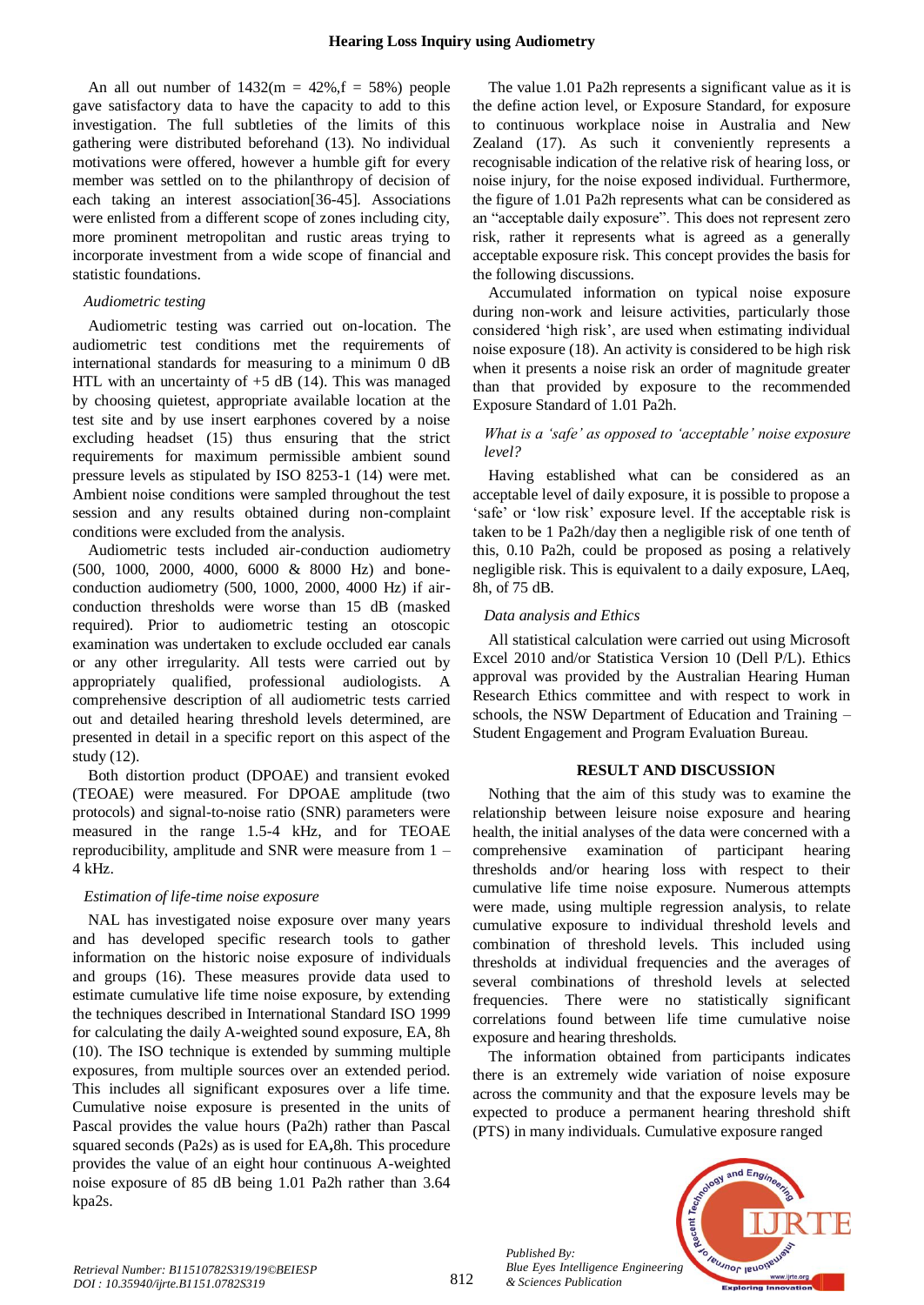from relatively negligible values up to a maximum of 86.7 kPa2h with an exposure rate of 2.94 kPa2h per year. This is, far beyond the expected occupational exposure for an equivalent individual working in industry if exposed to a level at the Exposure Standard of 1 Pa2h per day for 220 working days per year for forty years, who only receives 8.8 kPa2h.

As is clearly shown from Tables 1 and 3 there is no demonstrated significant hearing loss across the sampled populations. That is there is no evidence of a shift in the noise exposed population where it would be expected on the basis of previous reports (1), (2), (3) and ISO 1999 (10). The threshold distributions down to the 0.90 fractile can be considered as clinically insignificant or unremarkable down to the poorest value of 15 dB across all frequencies. It should be noted that currently there are no recognised normative threshold levels published for any large scale populations younger than 18 years old. The closest applicable set of reference HTLs come from International Standard "ISO 7029 which commence at age 18 years (20). The normative levels presented in Table 1 agree well with those presented in ISO 7029 taking into consideration that in the method under discussion here the minimum HTL measured was 0 dB due to constraints of field testing (19).

It is important to emphasize that these results do not suggest that frequent exposure to loud sound does not and will not affect hearing thresholds, particularly if the existence of International Standard "ISO 1999 Acoustics – Estimation of noise – induced hearing loss"  $(10)$ .

In interpreting these findings, it is also important to consider that there is evidence that individuals display varying susceptibility to noise exposure in terms of noise injury and hearing loss (10), (22). It may be possible that the variable characteristics of noise in leisure situations produce different outcomes when compared to the more consistent characteristics of workplace noise (23). The range of thresholds (presented in Table 3) associated with the range of exposures for the most highly exposed participants may be indicative of varying individual susceptibility as predicted by ISO 1999.

The results in the current work were closely mirrored in an earlier, on-line survey of exposure to loud leisure noise activities conducted by the National Acoustic Laboratories and the ABC, 'Sound Check Australia' (22). In this study individuals were asked about their participation in highnoise leisure activities and symptoms of hearing damage. Tinnitus question responses indicated experience of tinnitus at: 30% 'never'; 37% 'occasionally'; 18% 'sometimes'; 4% 'often'; and 2% 'always'. There were 9% of survey respondents who selected the 'unsure' category for this question and were excluded from further analysis. If the 'occasionally' and 'sometimes' categories are combined these results closely mirror the current study. Both this study and the current, in fact, represent the same overall Australian population so close agreement is to be expected.

There is a growing body of evidence showing that central auditory processing is slower, weaker and localized differently in the noise exposed human brain. Recent research suggests that noise exposed individuals' auditory skills are adversely affected prior to the clinical measurement of a hearing loss (24), (25). This could be the basis of the frequently made comment 'I can hear OK, but sometimes have trouble following conversation in background noise'.

# **CONCLUSIONS:**

The results her demonstrated that there is no evidence of changes in hearing thresholds or otoacoustic emissions due to noise exposure from leisure activities. However, the experience of tinnitus has been clearly demonstrated to be widespread in the young adult population and there is a strong relation to cumulative noise exposure from noisy activities. Improved, personalized hearing health education messages could draw attention to the experience of tinnitus after early episodes of noise exposure, utilizing this awareness s a facilitator for future personal preventative action by young adults before higher levels of noise exposure are reached.

# **REFERENCES**

- 1. Lemkens N, Vermeire K, Brokx JP, Fransen E, Van Camp G, Van De Heyning PH. Interpretation of pure-tone thresholds in sensorineural hearing loss (SNHL): A review of measurements variability and age-specific references. Acta Otorhinolaryngol Belg 2002; 56 (4): 341-52.
- 2. Reiss M, Reiss G. Differential diagnosis of unilateral hearing loss. Praxis 2000 Feb 3; 89 (6) : 241-47.
- 3. Mahillon V, Saussez S, Gerard JM, Chantrain G, Thill MP. Diagnostic management of unilateral sensorineural hearing loss in adults. Rev Med Brux 2003 Feb; 24(1): 15-19.
- 4. Ruth RA, Lambert PR, Ferraro JA. Electrocochleography: Methods and clinical applications. Am J Otol 1998; 9; 1.
- 5. Lajtman Z, Borciae V, Markov D, Popoviae J, Vincelj J, Krpan D. Clinical interpretation of brainstem evoked response audiometry abnormalities in cochlear pathology. Acta Med Croatica 1999; 53 (3): 119-23.
- 6. Shargorodsky J, Curhan SG, Curhan GC, Eavy, R. "Change in prevalene of hearing loss in US adolescents", Journal of the American Medical Association, 304, 772-778, (2010).
- 7. Cone BK, Wake M, Tobin S, Poulakis Z, Rickards FW. "Slight-mild sensorineural hearing loss in children: Audiometric, clinical, and risk factor profiles", Ear & hearing, 31, 202-212,(2010).
- 8. LePrell CG, Hensley BN, Cmpbell KCM, Hall JW, Guire K. "Evidence of hearing loss in a 'normally-hearing' collegestudent population", International Journal of Audiology, 50, S2-S31, (2011).
- 9. Names J. "Teen hearing loss study goes viral, experts uncover the facts" The Hearing Journal, 64, 19-24, (2011).
- 10. Brande V. "The teen hearing loss 'state of emergency"', editorial in The Hearing Journal, 64: 4, (2011).
- 11. Schlauch RS. "Noise-induced hearing loss in teenagers", Acoustics Today, 14-18, (2013).
- 12. ISO 1999: 2013 Acoustics Estimation of noise-induced hearing loss, International Organisation for Standardisation, Geneva, 2013.
- 13. Carter L, Williams W, Black D & Bundy A. "The leisurenoise dilemma: hearing loss or hearsay? What does the literature tell us?", Ear & Hearing, 35, 491-505, (2014).
- 14. Fisher M, Williams W. "Reduced conditions on ambient noise levels for in-situ audiometric testing"' Technical Note, Acoustics Australia, 41, 232-233, (2013).
- 15. Williams W, Carter L, Seeto M. "Hearing thresholds for a population of 11 to 35 year old Australian females and



*Published By:*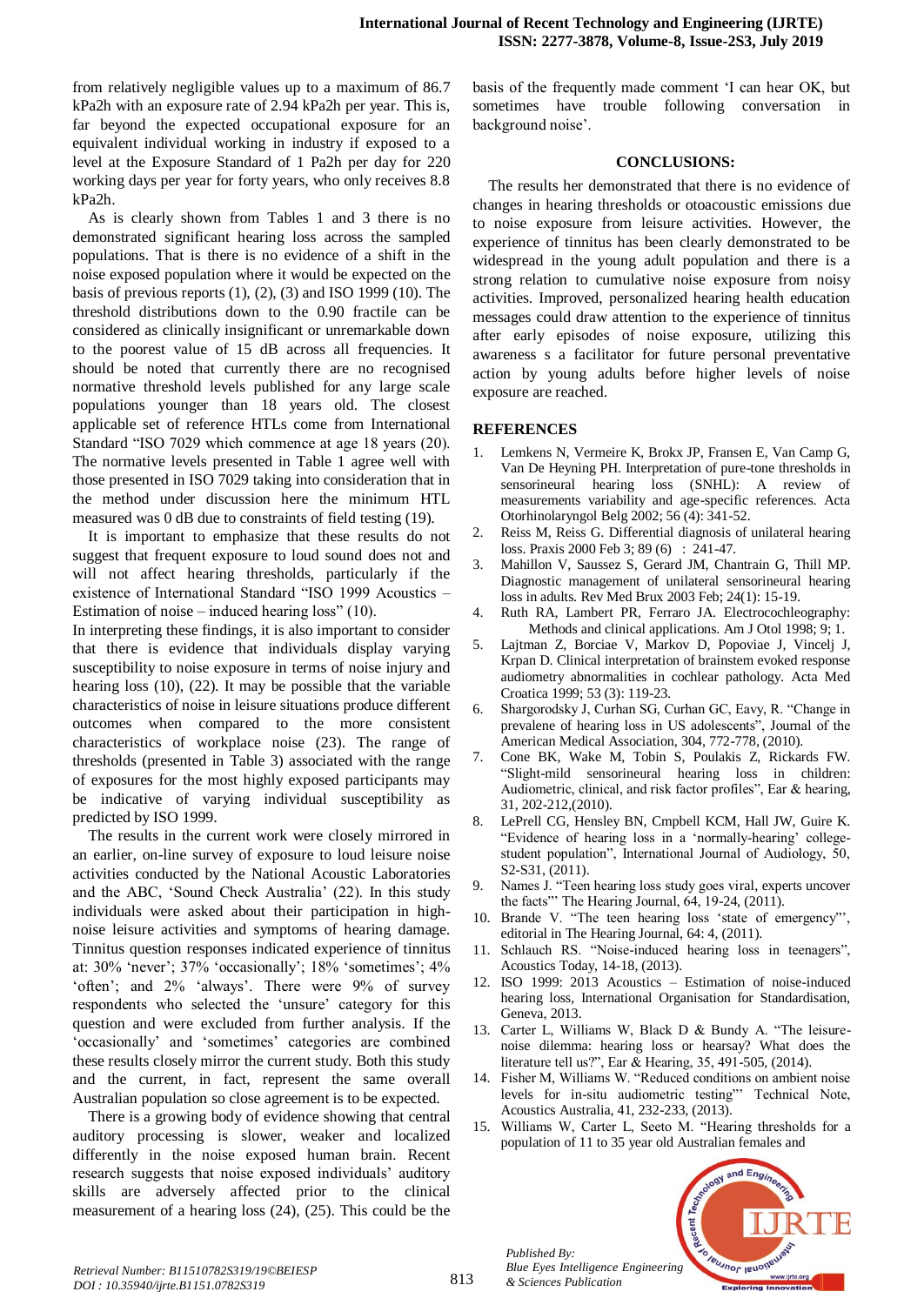males", 53, 289-293, (2014).

- 16. Schlauch RS, Carney E. "The challenge of detecting minimal hearing loss in audiometric surveys", American Journal of Audiology, 21, 106-119, (2012).
- 17. Carter L, Williams W, Seeto M. "Otoacoustic emission findings of an Australian cross-sectional hearing study", International Journal of Audiology, in press, (2015).
- 18. ISO 7029: 2000 Acoustics Statistical distribution of hearing thresholds as a function of age, International Organisation for Standardisation, second edition, Geneva, 2000.
- 19. Kumar AU, Ameenudin S, Sangamanath AV. "Temporal and speech processing skills in normal hearing individuals exposed to occupational noise", Noise & Health, 14, 100-105, (2012).
- 20. Terk AR, Kveton JF. Clinical evaluation of hearing loss 174- 82.
- 21. Noel PE, Ramsey MJ, Amedee RG. Otoacoustic emissions: An emerging diagnostic tool. J La State Med Soc Apr 1995; 147 (4) : 125-30.
- 22. Lejeune JM, Charachon R. New immunobiological tests in the investigation of Meniere's disease and sensorineural hearing loss. Acta Otolaryngol 1992; 112 (2) : 174-79.
- 23. American Academy of Pediarics. Year 2000 position statement Principles and guidelines for early hearing detection. Pediatrics 2000; 106: 798-817.
- 24. Berlin CI, Morlet T, Hood LJ. Auditory neuropathy/dyssynchrony: Diagnosis and management. Pediatr Clin North Am 2003; 331-40.
- 25. Schuknecht B, Graetz K. Radiologic assessment of maxillofacial, mandibular, and skull base trauma. Eur Radiol 2005 Mar; 15 (3): 560-68.
- 26. Sharmila S., Jeyanthi Rebecca L., Das M.P.,Production of Biodiesel from Chaetomorpha antennina and Gracilaria corticata,Journal of Chemical and Pharmaceutical Research,V-4,I-11,PP-4870-4874,Y-2012
- 27. Aarthi C., Ramesh Babu P.B.,Anti-cancer activity of Phyllanthus reticulatus on colon cancer cell line, International Journal of Civil Engineering and Technology,V-8,I-1,PP-943- 947,Y-2017
- 28. Sharmila S., Jeyanthi Rebecca L., Das M.P., Saduzzaman M.,Isolation and partial purification of protease from plant leaves,Journal of Chemical and Pharmaceutical Research,V-4,I-8,PP-3808-3812,Y-2012
- 29. Jayalakshmi T., Krishnamoorthy P., Ramesh Babu P.B., Vidhya B.,Production, purification and Biochemical characterization of alkaline Fibrinolytic enzyme from Bacillus subtilisstrain-GBRC1,Journal of Chemical and Pharmaceutical Research,V-4,I-12,PP-5027-5031,Y-2012
- 30. Jeyanthi Rebecca L., Susithra G., Sharmila S., Das M.P.,Isolation and screening of chitinase producing Serratia marcescens from soil,Journal of Chemical and Pharmaceutical Research,V-5,I-2,PP-192-195,Y-2013
- 31. Aarthi C., Ramesh Babu P.B.,Antimicrobial and antioxidant activity of phyllanthus niruri,International Journal of Pharmacy and Technology,V-8,I-2,PP-14701-14707,Y-2016
- 32. Anbuselvi S., Jeyanthi Rebecca L., Sathish Kumar M., Senthilvelan T.,GC-MS study of phytochemicals in black gram using two different organic manures,Journal of Chemical and Pharmaceutical Research,V-4,I-2,PP-1246- 1250,Y-2012
- 33. Soniyapriyadharishni A.K., Ramesh Babu P.B.,Data mining strategies for identification of HNF4A MODY gene using gene prioritize tool,Journal of Chemical and Pharmaceutical Research,V-6,I-3,PP-1126-1133,Y-2014
- 34. Sharmila S., Jeyanthi Rebecca L., Naveen Chandran P., Kowsalya E., Dutta H., Ray S., Kripanand N.R.,Extraction of biofuel from seaweed and analyse its engine performance,International Journal of Pharmacy and Technology,V-7,I-2,PP-8870-8875,Y-2015
- 35. Sharmila S., Jeyanthi Rebecca L., Saduzzaman M.,Biodegradation of domestic effluent using different

solvent extracts of Murraya koenigii,Journal of Chemical and Pharmaceutical Research,V-5,I-2,PP-279-282,Y-2013

- 36. Jeyanthi Rebecca L., Sharmila S., Das M.P., Seshiah C.,Extraction and purification of carotenoids from vegetables,Journal of Chemical and Pharmaceutical Research,V-6,I-4,PP-594-598,Y-2014
- 37. Krishnamoorthy P., Praveen Kumar P.K., Ramesh Babu P.B.,Community based evaluation of phenylthiocarbamide (PTC) sensitivity and Dermatoglyphics as a genetic marker in Tamilnadu, India,International Journal of Pharmacy and Technology,V-5,I-3,PP-5705-5712,Y-2013
- 38. Sharmila S., Jeyanthi Rebecca L.,GC-MS Analysis of esters of fatty acid present in biodiesel produced from Cladophora vagabunda,Journal of Chemical and Pharmaceutical Research,V-4,I-11,PP-4883-4887,Y-2012
- 39. Sinha S., Rajasulochana P., Ramesh Babu P.B., Krishnamoorthy P.,Comparative modelling of shikimate kinase (M Tb) and molecular docking studies of its known inhibitors,Research Journal of Pharmaceutical, Biological and Chemical Sciences,V-4,I-3,PP-715-720,Y-2013
- 40. Jeyanthi Rebecca L., Dhanalakshmi V., Sharmila S.,Effect of the extract of Ulva sp on pathogenic microorganisms,Journal of Chemical and Pharmaceutical Research,V-4,I-11,PP-4875- 4878,Y-2012
- 41. Sharmila S., Jeyanthi Rebecca J.,A comparative study on the degradation of leather industry effluent by Marine algae,International Journal of Pharmaceutical Sciences Review and Research,V-25,I-2,PP-46-50,Y-2014
- 42. Ramesh Babu P.B., Krishnamoorthy P., Gayathri G.,Identification of drug target site on citrate synthase of food pathogen - Campylobacter jejuni,Research Journal of Pharmaceutical, Biological and Chemical Sciences,V-4,I-1,PP-618-623,Y-2013
- 43. Sharmila S., Rebecca Jeyanthi L., Saduzzaman M.,Biodegradation of tannery effluent using Prosopis juliflora,International Journal of ChemTech Research, V-5,I-5,PP-2186-2192,Y-2013
- 44. Kumar S., Das M.P., Jeyanthi Rebecca L., Sharmila S.,Isolation and identification of LDPE degrading fungi from municipal solid waste,Journal of Chemical Pharmaceutical Research,V-5,I-3,PP-78-81,Y-2013
- 45. Das M.P., Jeyanthi Rebecca L., Sharmila S., Anu, Banerjee A., Kumar D.,Identification and optimization of cultural conditions for chitinase production by Bacillus amyloliquefaciens SM3,Journal of Chemical and Pharmaceutical Research,V-4,I-11,PP-4816-4821,Y-2012
- 46. Ramesh Babu P.B., Krishnamoorthy P., Rekha R.,Develoment of comprehensive online database model for genes responsible for asthma,Research Journal of Pharmaceutical, Biological and Chemical Sciences,V-4,I-1,PP-865-871,Y-2013
- 47. Devi M., Jeyanthi Rebecca L., Sumathy S.,Bactericidal activity of the lactic acid bacteria Lactobacillus delbreukii,Journal of Chemical and Pharmaceutical Research,V-5,I-2,PP-176-180,Y-2013
- 48. Ramesh Babu P.B., Miller T.L., Chidekel A., Shaffer T.H.,Clara cell protein mediates secretion of proteins, IL-8 and IL-6 in human airway epithelial cell line Calu-3 exposed to hyperoxia,Journal of Chemical and Pharmaceutical Research,V-4,I-6,PP-3164-3170,Y-2012
- 49. Bhuvaneswari B., Hari R., Vasuki R., Suguna,Antioxidant and antihepatotoxic activities of ethanolic extract of Solanum torvum,Asian Journal of Pharmaceutical and Clinical Research,V-5,I-SUPPL. 3,PP-147-150,Y-2012
- 50. Abraham Samuel F., Mohan V., Jeyanthi Rebecca L.,Physicochemical and heavy metal analysis of sugar mill effluent,Journal of Chemical and Pharmaceutical Research,V-6,I-4,PP-585-587,Y-2014



*Published By:*